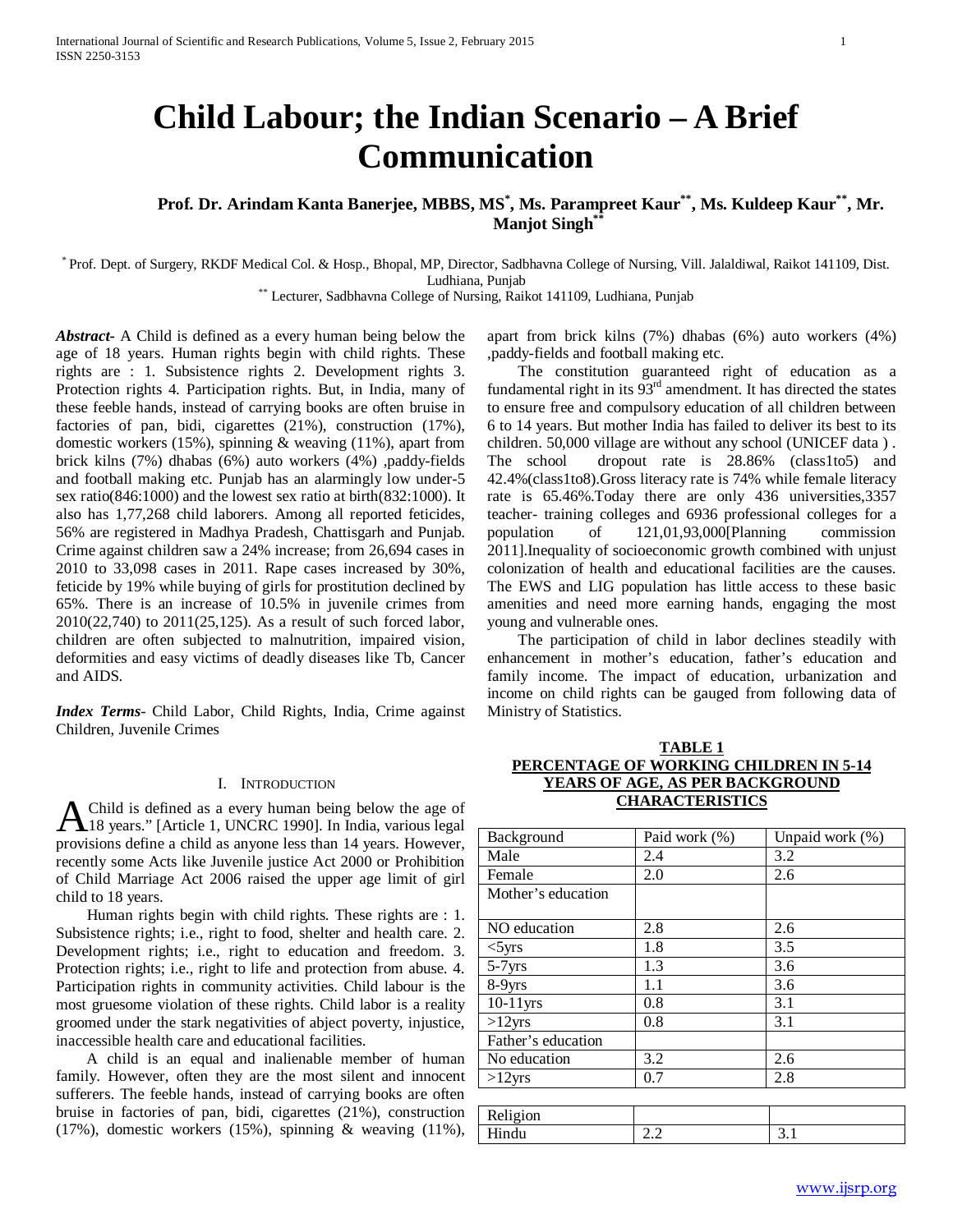| Muslim                | 2.8 | 2.1 |
|-----------------------|-----|-----|
| Sikh                  | 1.2 | 4.1 |
| Jain                  | 0.0 | 3.3 |
| Christian             | 1.3 | 1.5 |
| <b>Buddhist</b>       | 2.6 | 1.5 |
| <b>SC</b>             | 2.6 | 2.8 |
| <b>ST</b>             | 3.6 | 3.3 |
| Lowest Income         | 3.1 | 2.2 |
| <b>Highest Income</b> | 0.9 | 3.3 |

 It is praise worthy that Punjab has achieved 100% registration at birth level. But in spite of its laudable heritage and 29,41,570 child population, Punjab lags behind in many aspects. It has an alarmingly low under-5 sex ratio(846:1000) and the lowest sex ratio at birth(832:1000) [SRS 2008-10].Among all reported feticides,56% are registered in Madhya Pradesh, Chattisgarh and Punjab. It also has 1,77,268 child laborers [Census 2001].

|  | 2 F<br>г<br>. .<br>u. |  |
|--|-----------------------|--|
|--|-----------------------|--|

|        | Literacy<br>Rate | Dropout<br>rate $1$ to<br>10] | Children with<br>severe<br>Anaemia $\left[ < 7g \% \right]$ | Neonatal<br>Mortality<br>Rate | Infant<br>Mortality<br>Rate | % of low<br>weight for<br>age | Immunization<br>Coverage[12-23]<br>mth |
|--------|------------------|-------------------------------|-------------------------------------------------------------|-------------------------------|-----------------------------|-------------------------------|----------------------------------------|
| India  | 74%              | 52.7%                         | 2.9%                                                        | 33                            | -47                         | children<br>19.8              | 61%                                    |
| Kerala | 93.9%            | $-4%$                         | 0.5%                                                        |                               | 13                          | 15.9                          | 81.5%                                  |
| Punjab | 76.7%            | 40.4%                         | 6.6%                                                        | 25                            | 34                          | 9.2                           | 83.6%                                  |

 Immunization coverage is higher in urban (67.4%) than rural (58.5%).It increases with mother's education. It is 76.6% where mothers have education of 12 years or more and only 45% where mother's are illiterate.

 In spite of National Policy on Child Labor 1987 and Commission of Protection of Child Rights Act 2005, India has the highest number of child labors in the world. There is an increase from 11.28 million in 1991 to 12.6 million in 2001. Approximately 45 million children, most of whom are undetected, work for 12 to 18hrs of a day at Rs.250/- per month, and sometimes with no wages at all, i.e. as bonded labour.78% male child labors are employed in agriculture.3 lakh children work as rag-pickers in Delhi alone. There are 4.2 million street children in the 6 metro cities engaged as thieves, beggars, prostitutes and domestic workers [UNICEF data 2004].UP has the highest share of child labor [15.22%],followed by Andhra Pradesh [10.76%], Rajasthan [9.97%] and Bihar [8.82%].

 Nearly 11.8%children aged 5 to 14years, work either at their own or in some other house[NFHS 3 data 2006].Rural children aged 5 to 14 years[12.9%] are more likely to be engaged than urban [8.6].

 There exist a number of acts to abolish this menace, e.g., Children (Pledging and Labor) Act 1933, Bonded Labour Act 1976, Child Labour (Prohibition & Regulation) Act 1986, Juvenile Justice Act 2000,Hindu Succession (Amendment) Act 2005, Prohibition of Child Marriage At 2006 etc. However, the laws are biased towards the employer and are toothless. Most of the offences are not cognizable. Most of the occupations do not come under the purview of any act. Social indifferences and low political commitment result in non-implementation of existing acts.

 Alarmingly, crime against children saw a 24% increase; from 26,694 cases in 2010 to 33,098 cases in 2011. Rape cases increased by 30%, feticide by 19% while buying of girls for prostitution declined by 65%.However, while the charge-sheeting rate in all crimes against children is 82.5%, the conviction rate is merely 34.5% [Ministry of Statistics].

 Indian Penal code states that nothing is an offence which is done by a child less than 7years. The upper age of criminality is increased to 12 years when a child has not attained the ability to understand the nature or consequences of his act. Although crimes done by children account for 1% of all crimes, there is an increase of 10.5% in juvenile crimes from 2010 (22,740) to 2011 (25,125). Major juvenile crimes are theft (21%), hurt (16%), burglary (10%) and gambling. Cases of immoral Traffic Act increased by 50%. Out of all juvenile criminals, 18% are illiterate, 37% had primary & 31% had less than secondary level education. Total annual family income is less than 25,000 in 57% & less than 50,000/ in 27%. Among total juvenile arreseted, 5.8% were girls.

 Human rights violations are there for all age groups. The global slavery index report 2013 shows that India has highest number of slaves [13.9 million] among the worlds total slaves[ 30 million] population . In the slave per population concentration, India is 4<sup>th</sup>, just after Mauritania  $[\,\overline{1}^{st}\,]$  Haiti $[2^{nd}]\&$ after Pakistan  $[3<sup>rd</sup>]$ 

 The 2013 international labor organization (ILO) report shows that the Asia –Pacific region has the maximum prevalence of domestic labor (about 41%). In Asia, only 3% of domestic workers are entitled to a weekly day off as compared to the global average of 50%. Just 1% of the world's domestic workers. Rights to minimum wages and maternity benefits are a far-cry in India. Attempts for legal protection to this sector date back to a private member's bill in parliament in 1950s. But the closest any legislature has moved to realize these objectives is the recent inclusion of this category in the Tamil Nadu Manual Workers Act, besides legally guaranteed minimum wages in Kerala & Karnataka.

 As a result of such forced labor, children are often subjected to malnutrition, impaired vision, deformities and easy victims of deadly diseases like Tb, Cancer and AIDS. They are often forced to lead solitary lives, deprived of education or training, perpetuating the cycle of poverty by driving down the wages. 85% of these child labors are invisible or hard-to-reach, as they work in unorganized sectors or house-based units.